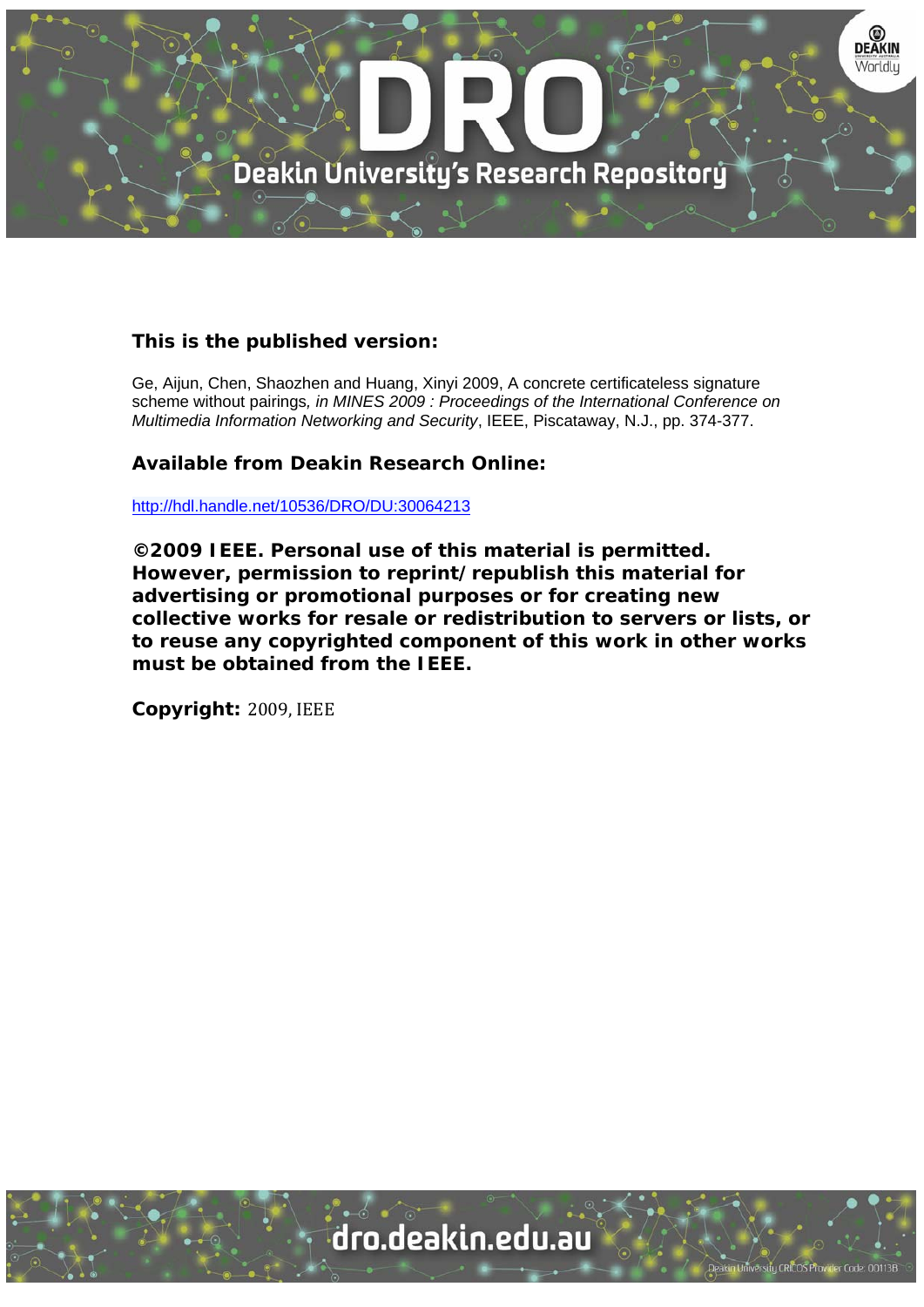# A Concrete Certificateless Signature Scheme without Pairings

Aijun Ge, Shaozhen Chen Department of Applied Mathematics Zhengzhou Information Science and Technology Institute Zhengzhou, Henan 450002, China Email: geaijun@163.com, chenshaozhen@vip.sina.com

Xinyi Huang School of Computer Science and Software Engineering University of Wollongong Wollongong, NSW 2500, Australia Email: xyhuang81@gmail.com

*Abstract***—Certificateless public key cryptography was introduced to avoid the inherent key escrow problem in identity-based cryptography, and eliminate the use of certificates in traditional PKI. Most cryptographic schemes in certificateless cryptography are built from bilinear mappings on elliptic curves which need costly operations. Despite the investigation of certificateless public key encryption without pairings, certificateless signature without pairings received much less attention than what it deserves. In this paper, we present a concrete pairing-free certificateless signature scheme for the first time. Our scheme is more computationally efficient than others built from pairings. The new scheme is provably secure in the random oracle model assuming the hardness of discrete logarithm problem.**

*Keywords***-certificateless signature; bilinear pairing; discrete logarithm problem; random oracle model; strongly secure**

#### I. INTRODUCTION

In Asiacrypt 2003, Al-Riyami and Paterson proposed the notion of "Certificateless Public Key Cryptography" [1], whose original motivation is to find a public key system that does not use certificates, and at the same time does not have the key escrow problem. In certificateless cryptography, each user has two secrets, namely a secret value and a partial private key. The former is generated by the entity itself, and the latter is produced by a third party called as the Key Generating Center (KGC), who holds a master key. Decrypting or signing requires both secrets. As KGC does not know the secret value generated by the user, the key escrow problem is eliminated. The corresponding public key is generated by using the secret value and (optional) the partial private key. In certificateless cryptography, one's public key could be made available to other users by transmitting it along with messages (for example, in a signing application) or by placing it in a public directory (this would be more appropriate for an encryption setting).

Since the introduction of certificateless cryptography, a lot of schemes have been proposed so far(e.g., [4], [5], [6], [8], [9], [11]). However, as pointed out by Baek *et al.* [2], certificateless encryption schemes (and certificateless signature schemes) have been constructed within the framework of ID-based encryption proposed by Boneh and Franklin [3]. As a result, most certificateless cryptography schemes are based on bilinear mappings on elliptic curves, which are used to construct identity-based encryption and require heavy computational cost. Being aware of this, Baek *et al.* [2] proposed the first certificateless encryption scheme which does not depend on bilinear mappings. Sun *et al.* [12] improved their scheme and proposed a strongly secure certificateless encryption without pairings. Both schemes [2], [12] are more computationally efficient than others from bilinear mappings.

To the best of our knowledge, all concrete constructions of certificateless signatures in the literature are built from bilinear mappings. In this paper, we present the first concrete efficient certificateless signature scheme without pairings, and prove its security in the random oracle model. The security of our scheme can be reduced to discrete logarithm problem in finite fields. Our work is motivated by certificateless encryption schemes proposed in [2], [12]. Namely, by incorporating Schnorr signature [10] nontrivially, we obtain a certificateless signature scheme without pairings.

#### II. PRELIMINARIES

This section reviews definitions of certificateless signatures and complexity assumptions associated with our scheme.

#### *A. Syntax of Certificateless Signature Scheme*

*Definition 1:* A certificateless signature scheme is made up of seven algorithms: **Setup**, **Partial-Key-Extract**, **Set-Secret-Value**, **Set-Public-Key**, **Set-Private-Key**, **Sign**, **Verify**. For a fixed security parameter  $k$ , these algorithms work as follows:

• **Setup** $(k)$ .

This algorithm takes a security parameter  $k$  as input and returns the master secret key  $msk$ , the master public key mpk and a list of public system parameters params.

• **Partial-Key-Extract**(params, ID, msk).

This algorithm takes system parameters params, the master secret key msk and a user's identity ID as inputs, and returns a partial private key  $D_{ID}$  and (optional) a partial public key  $P_{ID}$  corresponding to the user with the identity ID.

• **Set-Secret-Value**(params, mpk).

This algorithm takes system parameters params and the master public key  $mpk$  as inputs, and returns a secret value  $s_{ID}$ .

• **Set-Public-Key**( $params, mpk, ID, P_{ID}, s_{ID}$ ).

This algorithm takes system parameters params, the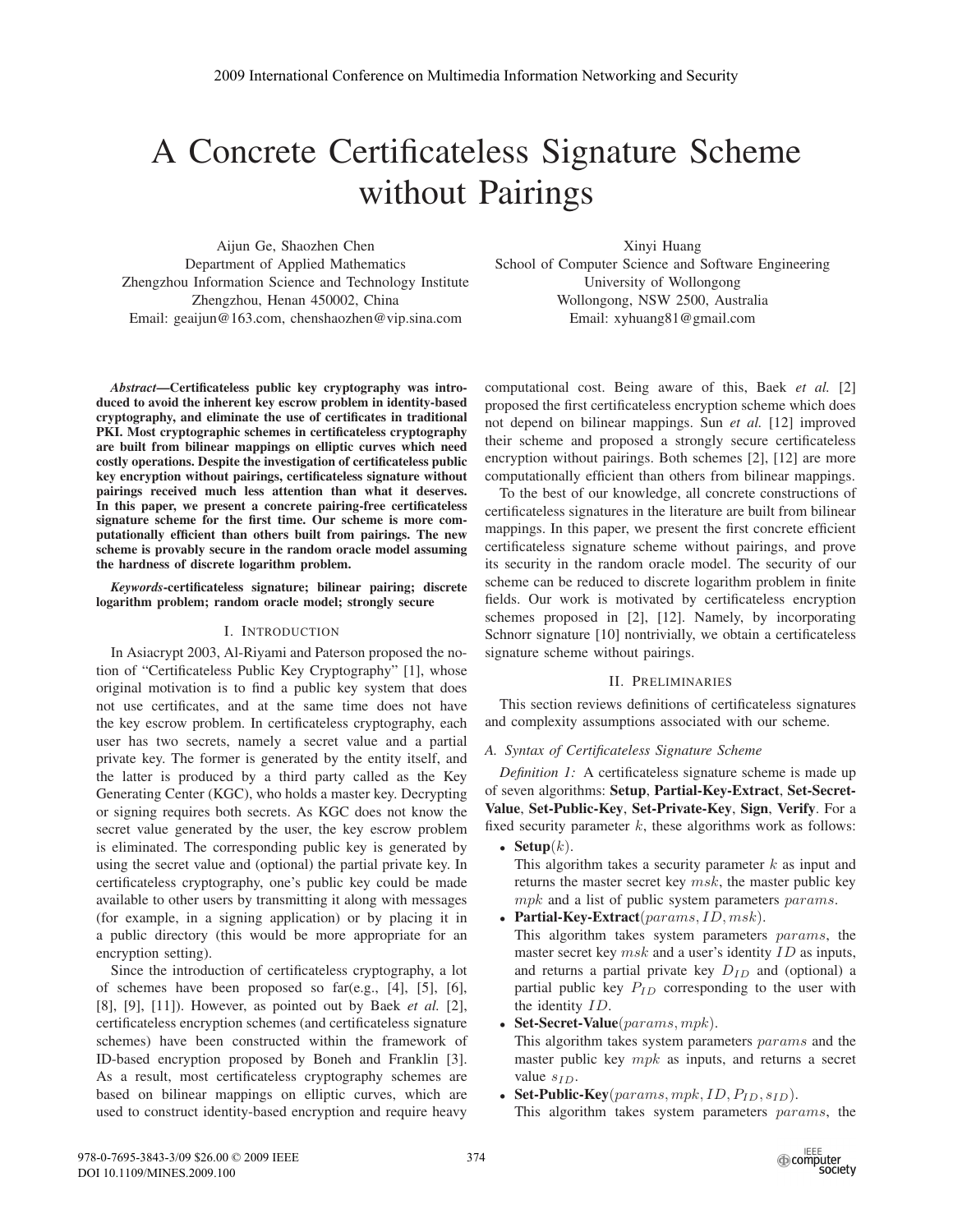master public key mpk, the user's identity ID, ID's partial public key  $P_{ID}$  and secret value  $s_{ID}$  as inputs, and returns the public key  $PK_{ID}$ .

- **Set-Private-Key**( $params, D_{ID}, s_{ID}$ ). This algorithm takes system parameters params, a user's partial private key  $D_{ID}$  and his/her secret value  $s_{ID}$  as inputs, and returns the private key  $SK_{ID}$ .
- $Sign(params, mpk, ID, SK<sub>ID</sub>, m)$ . This algorithm takes system parameters params, the master public key  $mpk$ , the user's identity  $ID$ , his/her private key  $SK_{ID}$  and the message m to be signed as inputs, and returns a certificateless signature  $\sigma$ .
- **Verify** $(\text{params}, \text{mpk}, \text{ID}, \text{PK}_{ID}, \text{m}, \sigma)$ . This algorithm takes system parameters params, the master public key  $mpk$ , the user's identity  $ID$ , a public

key  $PK_{ID}$ , and a message/signature pair  $(m, \sigma)$  as inputs, and returns "*valid*" or "*invalid*".

**Completeness**. For any correctly generated key pair  $(SK_{ID}, PK_{ID}),$ 

 $Verify(params, mpk, ID, PK<sub>ID</sub>, m, Sign(params, mpk,$ 

$$
ID, SK_{ID}, m)) = valid.
$$

#### *B. Security Model of Certificateless Signatures*

As there is no certificate to authenticate a user's public key, it is reasonable to assume that an adversary can replace the user's public key with any value of its choice. Thus, two types of adversaries have been defined in certificateless cryptography [1]. A Type I adversary can replace any user's public key but does not have the partial private key of the target user, while a Type II adversary simulates a dishonest KGC who has the knowledge of the master secret key (and thus the partial private keys of all users), but is not allowed to replace the target user's public key.

For the security model of our certificateless signature scheme, we consider the strongest Type I adversaries defined in [5]: Super Type I adversary  $A_I$ , which is given as much power as possible.  $A_I$  can obtain some message/signature pairs which are valid under the public key chosen by itself without providing the corresponding secret value.

For Type II adversary, we also consider the strongest adversary model "Super Type II adversary" defined in [5], which is given as much power as possible.  $A_{II}$  is allowed to obtain some message/signature pairs which are valid under the public key chosen by itself without providing the corresponding secret value. Note that  $A_{II}$  is not allowed to replace the target user's public key.

*Definition 2:* Let  $Succ_{A_I, super}^{cma, cida}$  be the success probability of a Super Type I adaptively chosen message and chosen identity adversary  $A_I$ , a certificateless signature scheme is secure against Super Type I adversary  $A_I$  if  $Succ_{A_1,super}^{cma,cida}$  is negligible for any polynomially bounded  $A_I$ .

*Definition 3:* Let  $Succ^{cma,cida}_{A_{II},super}$  be the success probability of a Super Type II adaptively chosen message and chosen identity adversary  $A_{II}$ , a certificateless signature scheme is

secure against a Super Type II adversary  $A_{II}$  if  $Succ_{A_{II},super}^{cma, cida}$ is negligible for any polynomially bounded  $A_{II}$ .

**Remark**. Due to page limitation, we refer interested readers to [5] for the formal game-based models of above definitions.

*Definition 4:* A certificateless signature scheme is existentially unforgeable against chosen message and chosen identity attacks if it satisfies Def. 2 and Def. 3.

#### *C. Complexity Assumption*

The security of our certificateless signature scheme can be reduced to the hardness of discrete logarithm problem. Let  $p, q$ be two primes and  $q|(p-1)$ . Let G be a subgroup of  $\mathbb{Z}_p^*$  with prime order  $q$  and generator  $q$ . The discrete logarithm problem is defined as follows.

*Definition 5:* Given a random element  $\beta \in G$ , find  $\alpha \in \mathbb{Z}_q$ such that  $q^{\alpha} = \beta \pmod{p}$ .

### III. THE PROPOSED SCHEME

In this section, we describe our certificateless signature scheme without pairings. It consists of the following algorithms:

- **Setup:** This algorithm runs as follows:
	- 1) Given a security parameter  $k \in \mathbb{N}$ , this algorithm first chooses two primes  $p, q$ , where  $p, q > 2<sup>k</sup>$  and  $q|(p-1)$ . It then chooses an element  $g \in \mathbb{Z}_p^*$  with order  $q$ . The subgroup generated by  $q$  is denoted as G;
	- 2) The master secret key  $x$  is randomly chosen from  $\mathbb{Z}_q^*$ , and the master public key is calculated as  $y =$  $g^x \pmod{p}$ ;
	- 3) Chooses three distinct cryptographic hash functions  $H_1: \{0,1\}^* \times \mathbb{Z}_p^* \to \mathbb{Z}_q^*, H_2: \{0,1\}^* \times \mathbb{Z}_p^* \times \mathbb{Z}_p^* \to \mathbb{Z}_q^*, H_3: \{0,1\}^* \times \{0,1\}^* \times (\mathbb{Z}_p^*)^4 \times \mathbb{Z}_q^* \times \mathbb{Z}_p^* \to \mathbb{Z}_q^*.$ The system parameters  $params=(p, q, g, G, y, H_1, H_2,$
- $H_3$ ). • **Partial-Key-Extract**: Given the user's identity ID ∈
	- $\{0, 1\}^*$  as input, this algorithm works as follows:
		- 1) Picks  $s_0, s_1 \in \mathbb{Z}_q^*$  at random, and calculates  $p_0 =$  $g^{s_0} \pmod{p}$  and  $p_1 = g^{s_1} \pmod{p}$ ;
		- 2) Calculates  $d_0 = s_0 + x \cdot H_1(ID, p_0) \pmod{q}$  and  $d_1 = s_1 + x \cdot H_2(ID, p_0, p_1) \pmod{q};$
		- 3) The partial private key  $D_{ID} = d_0$ , the partial public key  $P_{ID} = (p_0, p_1, d_1).$

*Remark*: Algorithms **Setup** and **Partial-Key-Extract** are executed by KGC. Once the partial private and public keys are given to the user via secure channel, the user first checks if  $g^{d_0} = p_0 \cdot y^{H_1(ID, p_0)}$  (mod p) and  $q^{d_1} =$  $p_1 \cdot y^{H_2(ID, p_0, p_1)}$  (mod p). If both equations hold, the user continues to run the following algorithms.

- **Set-Secret-Value**: This algorithm picks  $z \in \mathbb{Z}_q^*$  at random, and sets  $s_{ID} = z$  as the user's secret value.
- **Set-Private-Key**: Given the user's partial private key  $D_{ID}$  and the secret value  $s_{ID}$ , the full private key  $SK_{ID} = (D_{ID}, s_{ID}) = (d_0, z).$
- Set-Public-Key: Given the secret value  $s_{ID}$  and the partial public key  $P_{ID} = (p_0, p_1, d_1)$ , this algorithm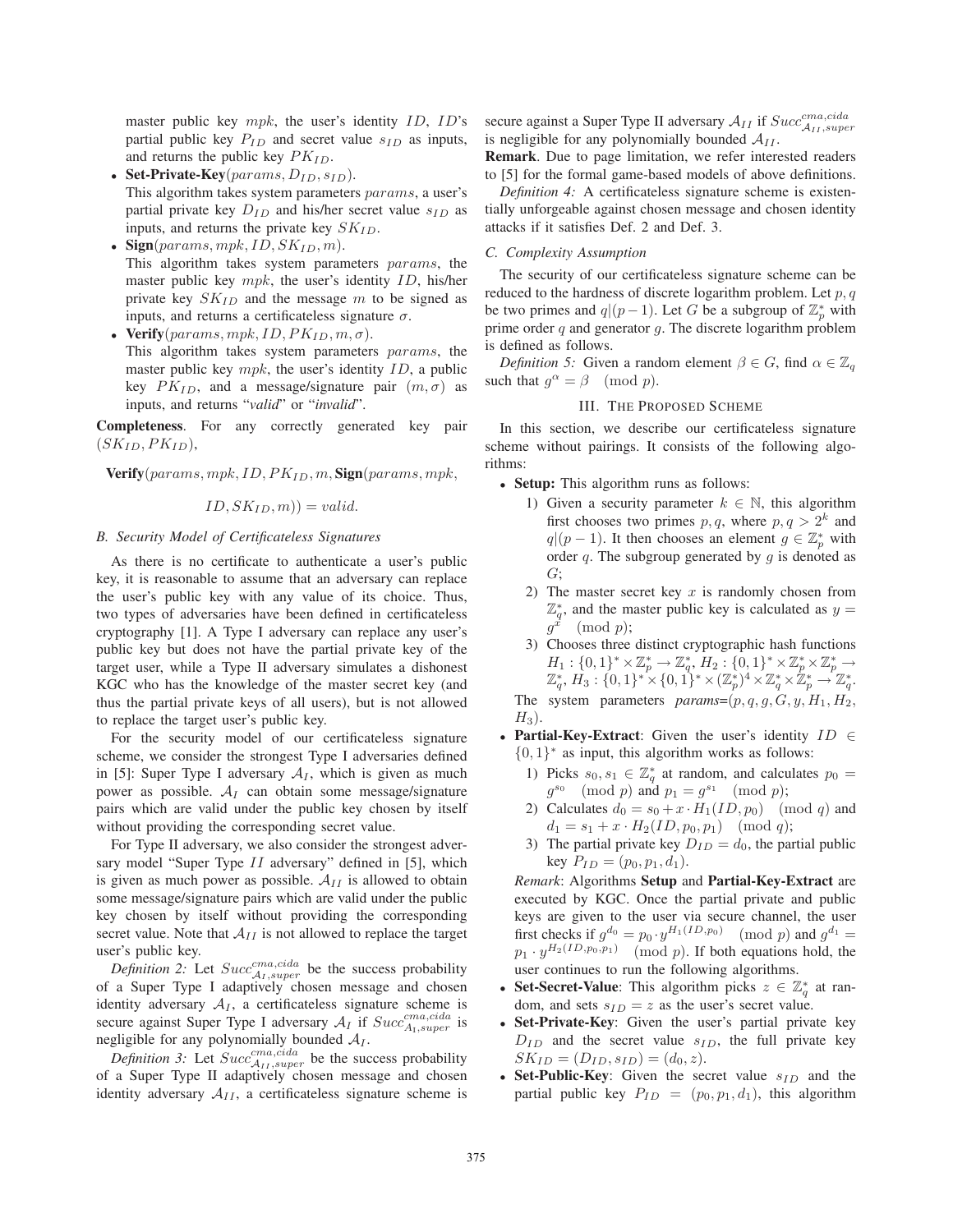calculates  $\mu = g^z \pmod{p}$ . The user's public key  $PK_{ID} = (P_{ID}, \mu) = (p_0, p_1, d_1, \mu).$ 

- **Sign**: To sign a message  $m \in \{0, 1\}^*$ , the signer
	- 1) Randomly selects  $r, r' \in \mathbb{Z}_q^*$ , and calculates  $c = g^r$  $\pmod{p}$  and  $c' = g^{r'} \pmod{p}$ ;
	- 2) Sets  $u = H_3(m, ID, c, c', PK_{ID});$
	- 3) Calculates  $v = r uz \pmod{q}$  and  $w = r' ud_0$  $\pmod{q}$ .

The signature on the message m is  $\sigma = (u, v, w)$ .

• Verify: Given *params*, the signer's identity  $ID, PK_{ID} =$  $(p_0, p_1, d_1, \mu)$ , a message m and the signature  $\sigma =$  $(u, v, w)$ , the verifier checks if

$$
g^{d_1} = p_1 y^{H_2(ID, p_0, p_1)} \pmod{p}
$$
  

$$
u = H_2(m, ID, g^v \mu^u, g^w (p_0 y^{H_1(ID, p_0)})^u, PK_{ID}).
$$

If both equations are correct, this algorithm outputs "valid". Otherwise, it outputs "invalid".

#### IV. SECURITY ANALYSIS

In this section, we will show that the proposed scheme is secure against Super Type I adversary and Super Type II adversary defined in Section II-B. This is ensured by the following two theorems.

*Theorem 1:* Our certificateless signature scheme is secure against Super Type I adversary in the random oracle model, assuming that the discrete logarithm problem is intractable on  $\mathbb{Z}_p$ .

*Theorem 2:* Our certificateless signature scheme is secure against Super Type II adversary in the random oracle model, assuming that the discrete logarithm problem is intractable on  $\mathbb{Z}_p$ .

The proofs of above theorems follow the same idea. We shall prove that if there is a Super Type I or Type II adaptively chosen message and chosen identity adversary which can break our certificateless signature scheme with non-negligible probability, then there exists another algorithm  $\beta$  which can solve the discrete logarithm problem with non-negligible success probability as well. Below we give the details of the proof of Theorem 1. Due to page limitation, we omit the proof of Theorem 2, which employs the similar technique to the proof of Theorem 1.

**Proof of Theorem 1.** Let  $A_I$  be a Super Type I adversary against our certificateless signature scheme. We want to build an algorithm  $\beta$  that uses  $A_I$  as a black-box to solve the discrete logarithm problem. At the beginning,  $\beta$  is given two primes  $p, q$  and a discrete logarithm problem instance  $(g, \beta = g^{\alpha})$ . The goal of algorithm B is to find  $\alpha$  such that  $\beta = g^{\alpha} \pmod{p}$ . We show that by acting as  $A_I$ 's challenger, B can use  $A_I$  to find  $\alpha$ .

B initializes  $A_I$  with the master public key  $y = g^x$ , where  $x$  is the master secret key and  $\beta$  keeps it secret.  $\beta$  then gives system parameters  $params = (p, q, g, y, H_1, H_2, H_3)$ to  $A<sub>I</sub>$ . Note that  $H<sub>1</sub>$  and  $H<sub>2</sub>$  are real hash functions, but  $H<sub>3</sub>$ is simulated by  $\beta$  as the random oracle.

At any time,  $A_I$  is allowed to access the following oracles in polynomial time.  $\beta$  responds to such queries as follows.

- **Create-User Request:** Suppose  $A_I$  makes at most  $q_{CU}$ queries to the **Create-User Request** oracle. At beginning, B chooses  $t \in [1, q_{CU}]$  randomly. For the  $i^{th}$  **Create-User Request** query  $ID_i$ 
	- **–** If  $i \neq t$ ,  $\beta$  picks  $s_0, s_1, z_i \in \mathbb{Z}_q^*$  at random and computes  $p_0 = g^{s_0} \pmod{p}$ ,  $p_1 = g^{s_1}$  $(\text{mod } p), (d_0)_{ID_i} = s_0 + x e_{0i}$  and  $(d_1)_{ID_i} =$  $s_1 + xe_{1i}$ , where  $e_{0i} = H_1(ID_i,(p_0)_{ID_i}), e_{1i} =$  $H_2(ID_i,(p_0)_{ID_i},(p_1)_{ID_i}).$  In this case, the corresponding partial public key of  $ID_i$  is  $P_{ID_i}$ =  $((p_0)_{ID_i}, (p_1)_{ID_i}, (d_1)_{ID_i}), \mu_{ID_i} = g^{z_i} \pmod{p},$ the partial private key of  $ID_i$  is  $D_{ID_i} = (d_0)_{ID_i}$ , and the secret value  $s_{ID_i} = z_i$ .
	- Otherwise,  $i = t$  and let  $ID_i = ID^*$ . B sets  $p_0 = \beta = g^{\alpha}$  and  $d_0 = \bot$ , which means  $\beta$ cannot compute the partial private key of ID∗. B then picks  $s_1, z_t \in \mathbb{Z}_q^*$  at random and calculates  $(p_1)_{ID^*} = g^{s_1} \pmod{p}, (d_1)_{ID^*} = s_1 + xe_{1i},$ where  $e_{1i} = H_2(ID^*(p_0)_{ID^*}, (p_1)_{ID^*}).$  In this case, the corresponding partial public key of ID<sup>∗</sup> is  $P_{ID^*} = ((p_0)_{ID^*}, (p_1)_{ID^*}, (d_1)_{ID^*}), \mu_{ID^*} = g^{z_t}$ (mod *p*), and the secret value  $s_{ID^*} = z_t$ .

In either cases, B adds

$$
(ID_i, D_{ID_i} = (d_0)_{ID_i}, s_{ID_i} = z_i,
$$

$$
PK_{ID_i} = ((p_0)_{ID_i}, (p_1)_{ID_i}, (d_1)_{ID_i}, (\mu)_{ID_i}))
$$

on list L and returns  $PK_{ID_i}$  to  $A_I$ 

- Partial-Private-Key Extraction: When B receives a partial private key query for a created user  $ID_i$ ,
	- **–** If ID<sup>i</sup> = ID∗, B returns "*failure*" and aborts the simulation.
	- **−** Otherwise,  $ID_i \neq ID^*$ . B finds  $(d_0)_{ID_i}$  on L and returns  $(d_0)_{ID_i}$  as the answer.
- **Secret-Value-Extraction**: For the secret value extraction query on a created user  $ID_i$ ,  $B$  finds  $s_{ID_i}$  on list  $L$  and returns it to  $A_I$  as the answer.
- **Public-Key-Replacement Request:** When  $A_I$  makes a public key replacement query on  $\{ID_i, PK'_{ID_i}$  =  $((p'_0), (p'_1), (d'_1), \mu')_{ID_i}$ ,  $\beta$  first checks whether

$$
g^{(d'_1)_{ID_i}} = (p'_{1})_{ID_i} \cdot y^{H_2(ID, p'_0, p'_1)}.
$$

If the above equals, B returns "*failure*" and aborts the simulation. Otherwise,  $\beta$  replaces the original public key  $PK_{ID_i}$  with  $(PK')_{ID_i}$ . Then B will update the list  $L$  and rewrites the corresponding information as  $(ID_i, D_{ID_i}, s_{ID_i}, (PK')_{ID_i} )$ . Note that the secret value and the partial private key corresponding to the new public key are not required.

•  $H_3$  **Oracle Queries**: When  $A_I$  makes a query to oracle  $H_3$ , B first checks the list  $L_{H_3}$  to see if there is an entry for the same query. If  $(m, ID, c, c', PK_{ID}, u)$  appears on  $L_{H_3}$ , then the same answer u will be given to  $A_I$ .